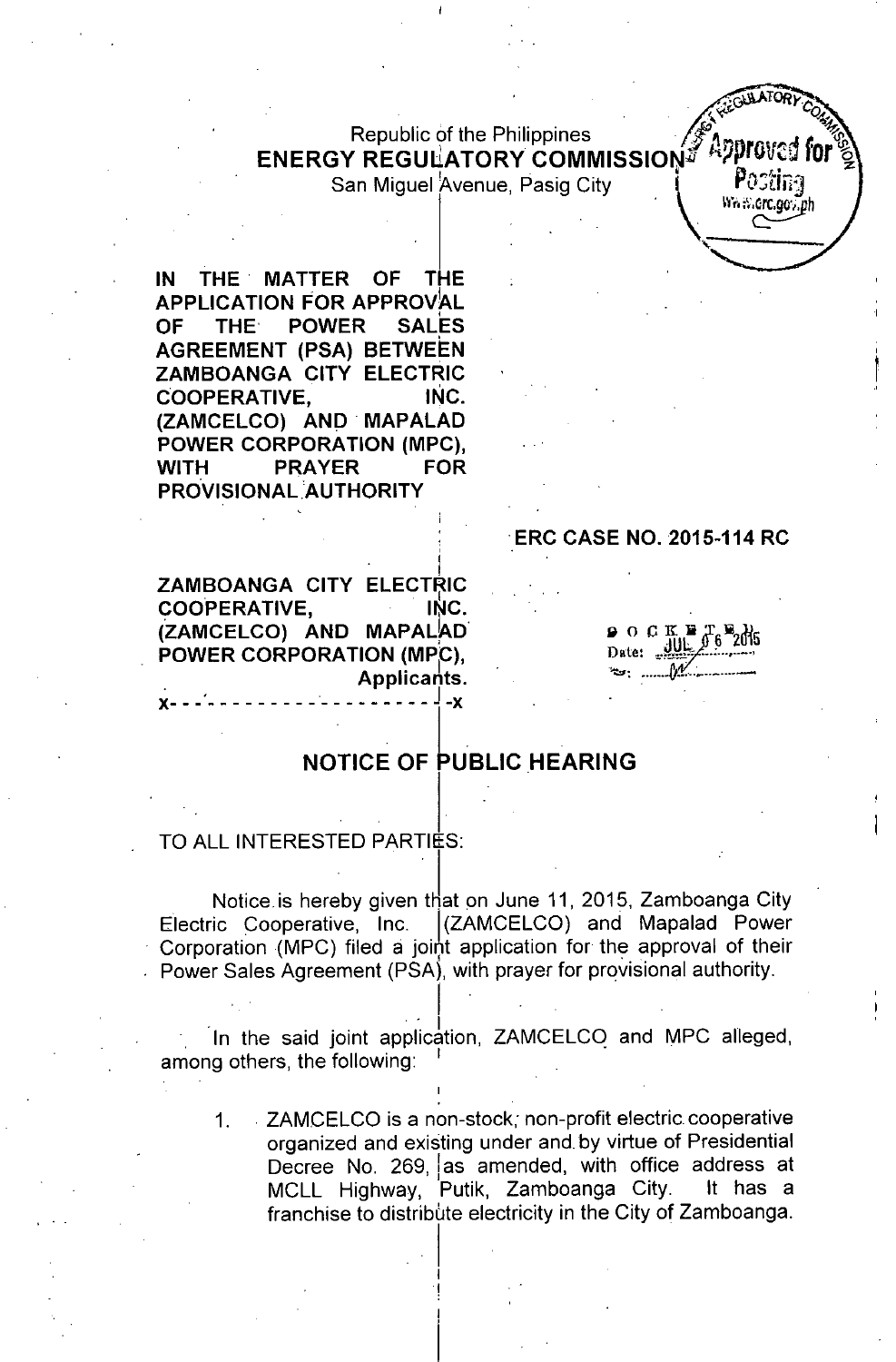## ERC CASE NO. 2015-114 RC NOTICE OF PUBLIC HEARING/June 29,2015 Page 2 of 19

A copy of its Certificate of Franchise is attached to the joint application as Annex "A"; I

2. MPC is a generation company duly authorized and existing under and by virtue of the laws of the Republic of the Philippines, with principal address at 4<sup>th</sup> Floor, Alphaland Southgate Tower, 2258 Chino Roces Avenue corner EDSA, Makati City.

I

I Copies of its Certificate of Incorporation, Articles of Incorporation and 6y-Laws and latest General Information Sheet are attached to the joint application as Annex "8" and series;

## NATURE OF THE APPLICATION

3, Pursuant to Rule 20 (8) of the ERC Rules of Practice and Procedure approved by the Commission on June 22, 2006 in Resolution No. 38, Series of 2006, the instant joint application is submitted to the Commission for its review and approval.

A copy of the PSA is attached to the joint application as Annex "C": , Indian State ,

#### I COMPLIANCE WITH PRE-FILING REQUIREMENTS

,

i

4. In compliance with' Rule 6 of the ERC Rules of Practice and Procedure, they have furnished the Sangguniang Panlungsod of Zamboanga City a copy of the present joint application with all its annexes and accompanying documents.

The corresponding proof of receipt is attached to the joint application as Annex "D"; I

5. They have caused the publication of the instant joint application in its entirety, excluding its annexes, in a newspaper of general circulation within ZAMCELCO's franchise area.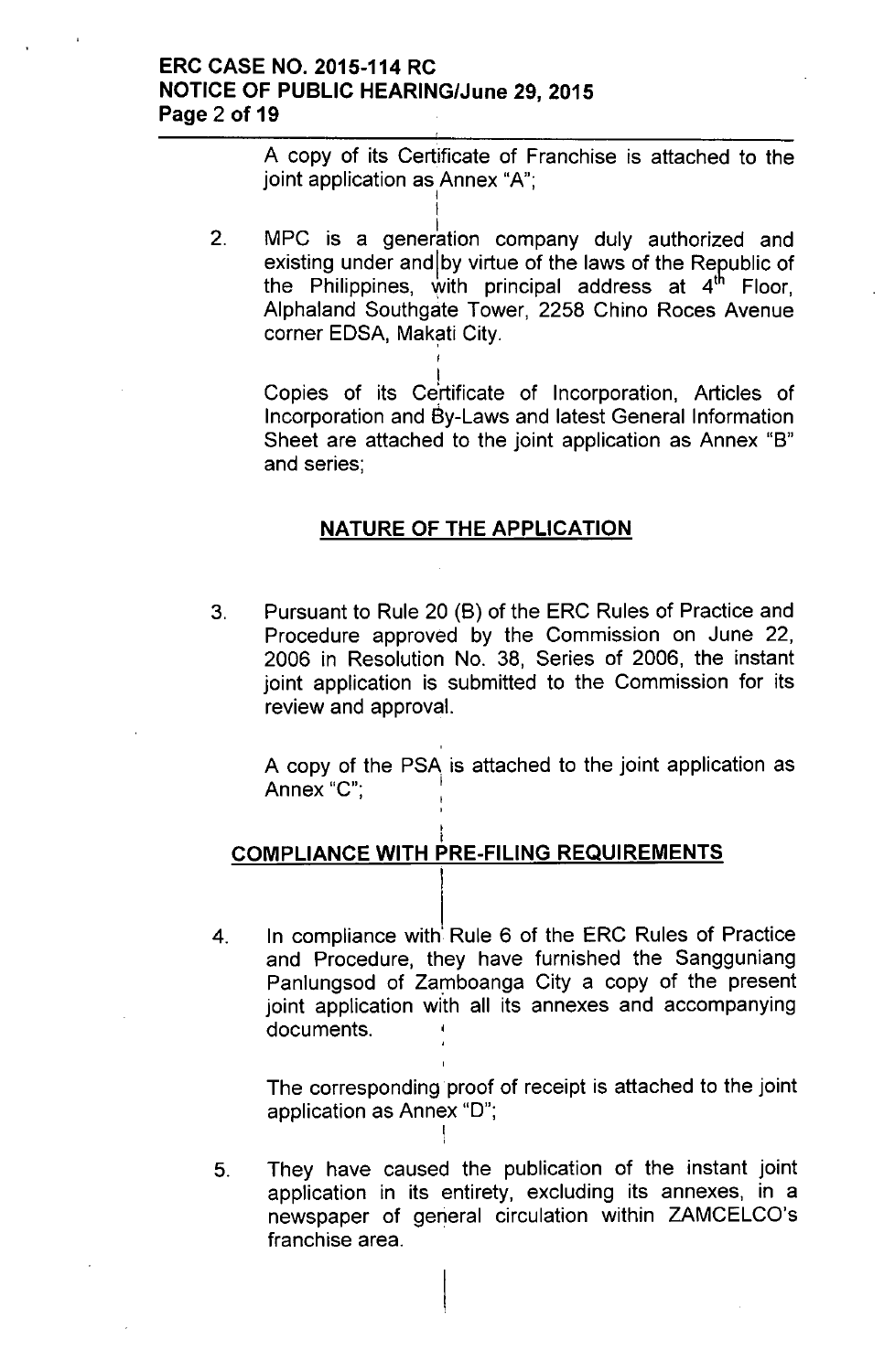## ERC CASE NO. 2015-114 RC NOTICE OF PUBLIC HEARING/June 29, 2015 Page 3 of 19

Copies of the newspaper and the corresponding Affidavit of Publication are attached to the joint application as Annexes "E" and " $E - 1$ ," respectively;

## STATEMENT OF FACTS

I

- 6. Shortage of Power Supply in the Mindanao Grid. The Mindanao Grid is currently facing a deficit in its power supply, which is certain to worsen over time. The generating capacity in the Grid is no longer sufficient to meet the power requirements of Mindanao;
- 7. The Power Sector Assets and Liabilities Management Corporation (PSALM), which took over all the generating assets of the National Power Corporation (NPC) pursuant to Republic Act<sup>1</sup> No. 9136, supplies the power requirements of Mindanao;
- 8. PSALM has drastically reduced its power supply<br>commitments to distribution utilities in Mindanao. commitments to distribution utilities in including ZAMCELCO;

i

- I 9. As a result, Mindanao has experienced significant power outages, adversely affecting local businesses and the daily lives of all 'electricity consumers. The lack of sufficient and reliable power supply has long been a barrier to much needed capital investment that would spur the local economy;
- 10. Insufficiency of ZAMCELCO's Power Supply. At present, ZAMCELCO's power supply is far from sufficient to meet the power requirements of Zamboanga City. For the past weeks, zAMCELCO's customers had to endure as much as an average of five (5) to eight (8) hours of daily rotational broWnouts;

I

10.1. ZAMCELCO has a total demand of around 90 MW for the month of May 2015. However, the total contracted supply available to ZAMCELCO is only 67.5 MW based on the following contracted capacity: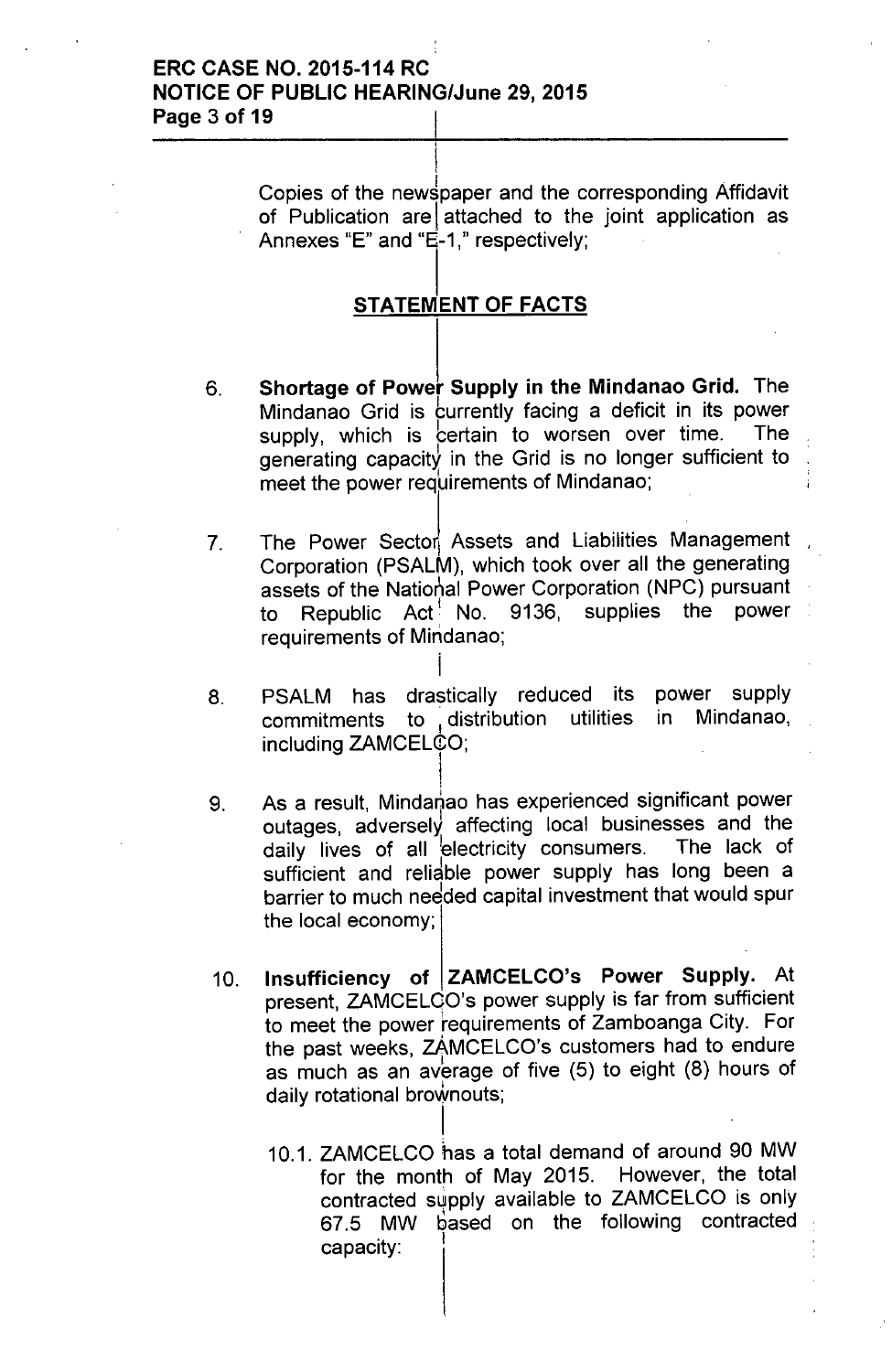- a. From PSALM, 31.50 MW;
- I b. From Therma Marine, Inc. (TMI), 18 MW; and ,
- c. From MPC, through its bunker C-fired diesel power plant in lIigan City, 18 MW;
- 10.2. Comparing ZAMCELCO's demand with its total contracted capacity, ZAMCELCO has a deficiency of 22.5 MW for May 2015;
- 10.3. The deficiency is expected to increase in the next two (2) months as the contracted capacity with PSALM is significantly lower for the months of June at 22.8 MW and July at 27.2 MW.

A copy of PSALM's letter to ZAMCELCO dated November 5, 2014 showing PSALM's contracted capacity is attached to the joint application as Annex "F";

- 10.4. Supply from PSALM. PSALM, on several occasions, was not able to supply its contracted supply in full. For instance, as mentioned earlier, PSALM's contracted supply for May 2015 is 31.5 MW. However, at times, PSALM's supply in May was as low as 23 MW. This failure to deliver the full contracted capacity worsens the insufficiency of supply;
- 10.5. As a consequence, ZAMCELCO's supply deficiency results in daily rotational brownouts averaging five (5) to eight (8) hours; and
- 10.6. NPC Certification. ZAMCELCO has requested certification from NPC on whether its contracted capacity and energy are expected to be available for ZAMCELCO during the term of the PSA.

A copy of the said request is attached to the joint application as Annex "G";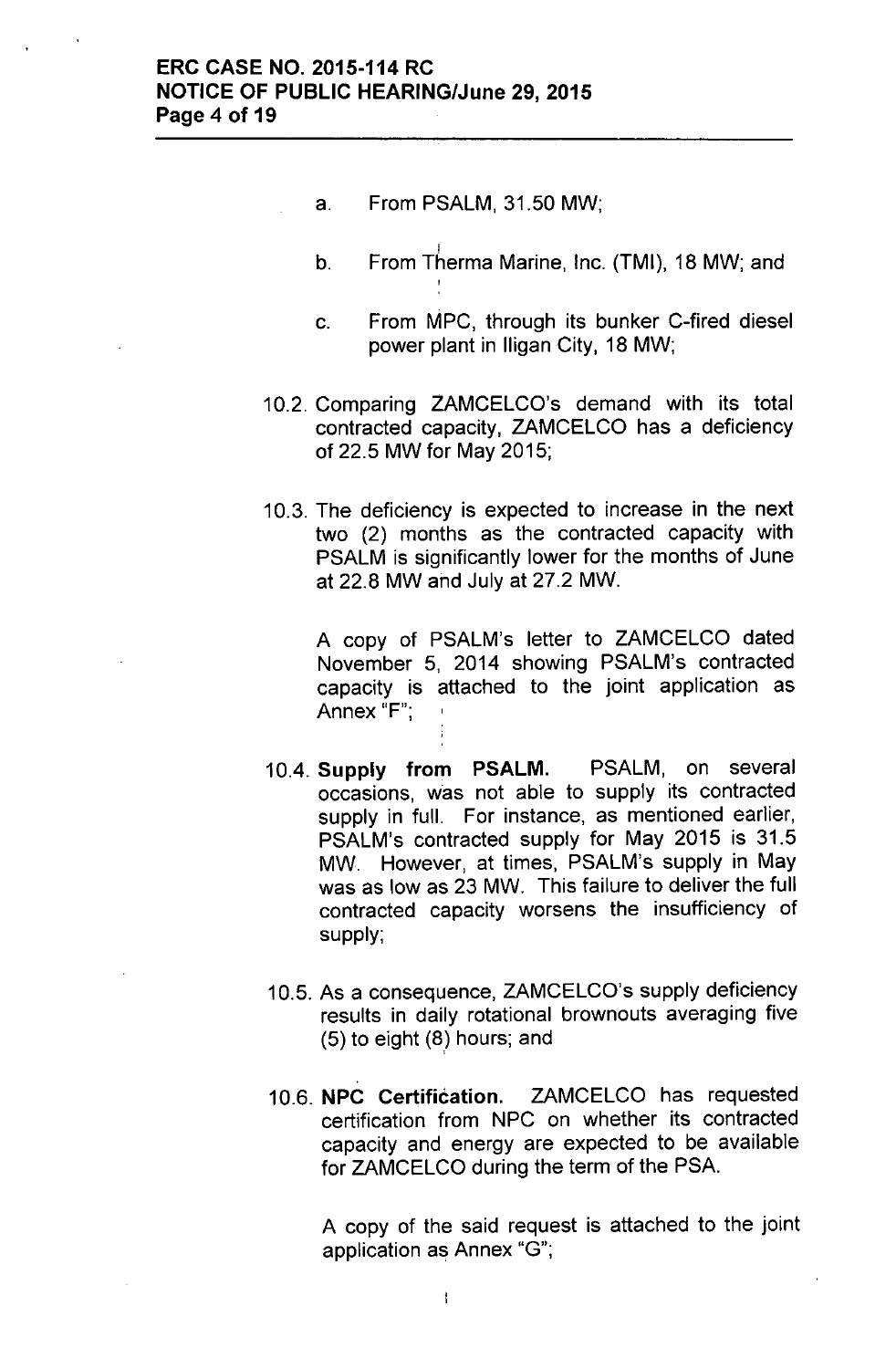## ERC CASE NO. 2015-114 RC NOTICE OF PUBLIC HEARING/June 29,2015 Page 5 of 19

I 11. ZAMCELCO's Demand Projections. The shortage is expected to increase due to the steadily increasing power demand of. ZAMCELCO's customers. The expected . I Increase is indidated in ZAMCELCO's Distribution meresse<br>Development Plan (DDP).

 $\mathsf{I}.$ A copy of ZAMCELCO's DDP is attached to the joint application as Annex "H". A copy of its supply-demand projections is attached to the joint application as Annex  $H-1$ ";

- 12. Immediate Need for Power Supply. ZAMCELCO's customers have to endure as much as an average of five  $(5)$  to eight  $(8)$  hours of daily rotational brownouts. This has caused great difficulty not only to the residents of Zamboanga City but to local businesses as well;
- I 13. It is clear that ZAMCELCO needs to procure additional power supply that can be available at the soonest possible time;

I

- 14. Non-firm Supply Arrangement. Cognizant of ZAMCELCO's urgent need for immediately available power supply, MPC offered to supply power on a non-firm basis from its diesel-fired power stations in Koronadal, South Cotabato and in Digos, Davao Del Sur;
- l. 15. The said power stations are currently committed to supply power to their respective host distribution utilities. MPC may make the necessary arrangements with the said host utilities for the use, of any unutilized capacity to supply power to ZAMCELCO. As the said power stations are already in operation, such supply arrangement may be the most immediately available means of providing additional power supply to ZAMCELCO; I
- 16. ZAMCELCO evaluated the offer and as a result, it executed the PSA with MPC for the supply of power on a non-firm basis. '

I An affidavit supporting the foregoing is attached to the joint application as Annex "I";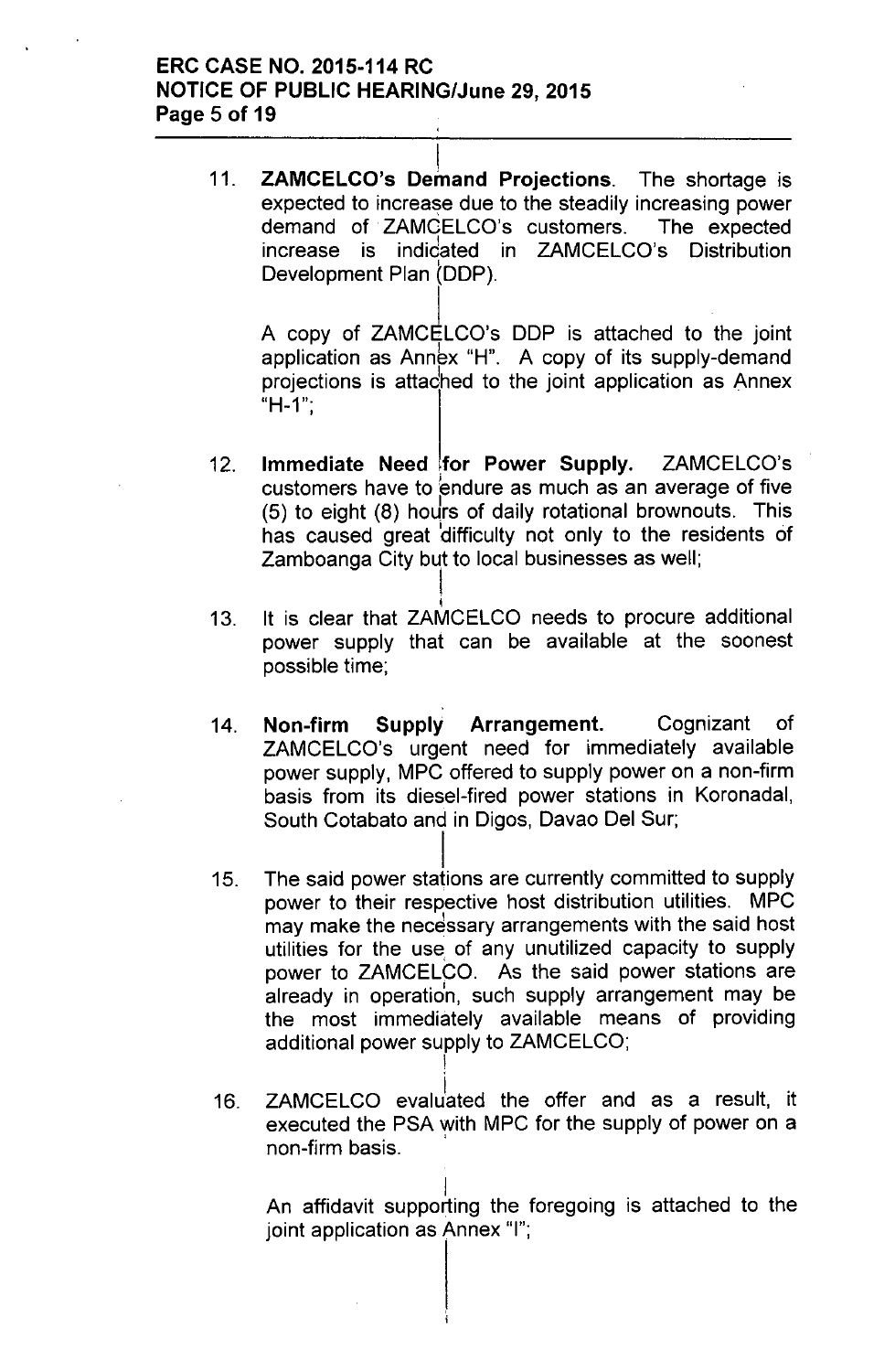## ERC CASE NO. 2015-114 RC NOTICE OF PUBLIC HEARING/June 29,2015 Page 6 of 19

- 17. The immediate irhplementation of the PSA will help alleviate the power outages;
- 18. Under the law, no contract for the supply of power to a distribution utility, like ZAMCELCO, can become legally effective unless approved by Commission. Hence, the instant joint application;

## ABSTRACT OF THE POWER SALES AGREEMENT AND RELATED INFORMATION

I

- I 19. The Generation Facilities. Under the PSA, MPC shall supply power on a non-firm basis from either or both of the two (2) power stations with leased diesel-fired power generating units:
	- a) a power station in Barangay Morales, Koronadal City, South Cotabato with a total net output of 12 MW (Koronadal Power Station).

The said Power Station consists of thirteen (13) units of diesel generator sets and auxiliaries, with a total installed capacity of 1,070 kW per unit; four (4) units each of transformers and of diesel fuel tank with auxiliaries; one (1) unit each of control room, switch gear ahd oil water separator; two (2) units of 1,000 c.m. water tanks; one (1) unit each of workshop and of office; and a transmission line from the said Power Station to the host distribution  $utility's$  substation.

b) a power station in Barangay Cogon, Digos City, Davao del Sur with a total net output of 15 MW (Digos Power<sub>,</sub> Station)

> The said Power Station consists of sixteen (16) units of diese'l generator sets and auxiliaries, with a total installed capacity of 1,070 kW per unit; four (4) units of transformer package; one (1) unit each of control room, switch gear and oil water separator; diesel fuel tanks with auxiliaries and water tanks; one (1) unit each of workshop and of office; and a

> > i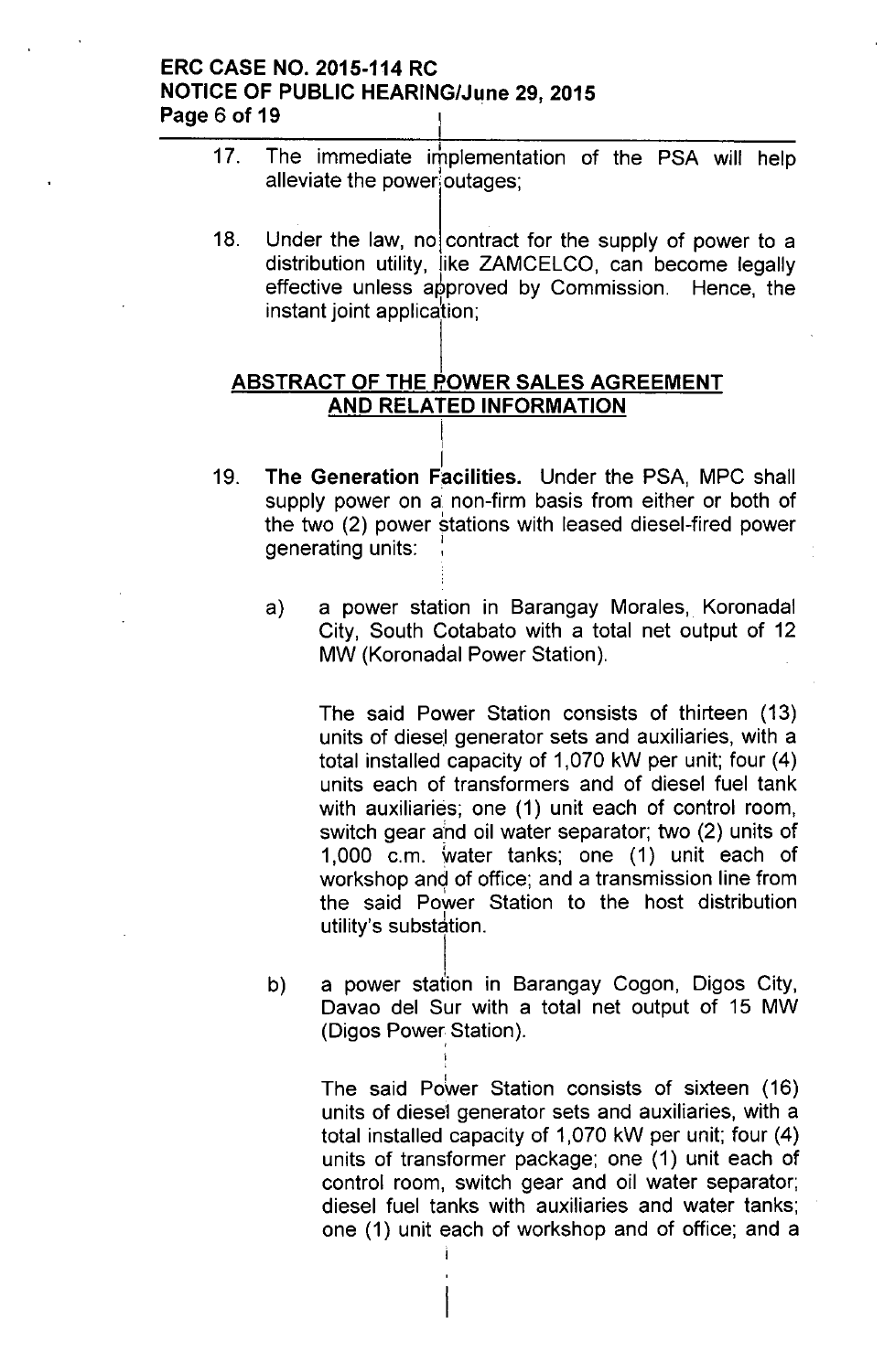## ERC CASE NO. 2015-114 RC **NOTICE OF PUBLIC HEARING/June 29, 2015** Page 7 of 19

transmission 'line from the said Power Station to the host distribution utility's substation.

- 20. The total net generating outputs of the Koronadal and the Digos Power Stations are currently committed for the supply of power to South Cotabato I Electric Cooperative, Inc. (SOCOTECq' I) and Davao del Sur Electric Cooperative, Inc. (DASURECO), respectively, under their I supply contracts with MPC;
- 21. The Specific Fuel Oil Consumption (SFOC) of each Power Station shall not be greater than 0.265 liter/kWh at I site condition of 32 deg. C ambient temperature. The SFOC is based on use by each Power Station of the diesel fuel with a density of 0.85 kilogram/liter.

Copies of the Certifications on the SFOC rates of the Power Stations are attached to the joint application as Annexes "J" and "J-¦1'  $\vert$ ' '

- 22. Salient Features of the PSA. Under the PSA, MPC shall exercise best efforts to make the necessary arrangements to utilize available capacity, if any, of the Koronadal and Digos Power Stations to supply Koronadal and Digos Power ZAMCELCO on a non-firm basis;
- 23. The additional supply is intended to help immediately alleviate the power outages in Zamboanga through available capacity from the said plants.

- I 23.1. Non-Firm Nature of Supply. In essence, if at any point, ZAMCELCO has unserved power requirements, it may request MPC for supply and MPC may, if it has available capacity from the said power stations, supply such requirements;
- I 23.2. As it is a non-firm contract, ZAMCELCO shall not be liable for any failure or refusal to request supply. Neither shall MPC be liable for any failure to deliver the requested supply;
- 23.3. Commencement Date. The foregoing arrangement shall commence on the date designated by MPC as I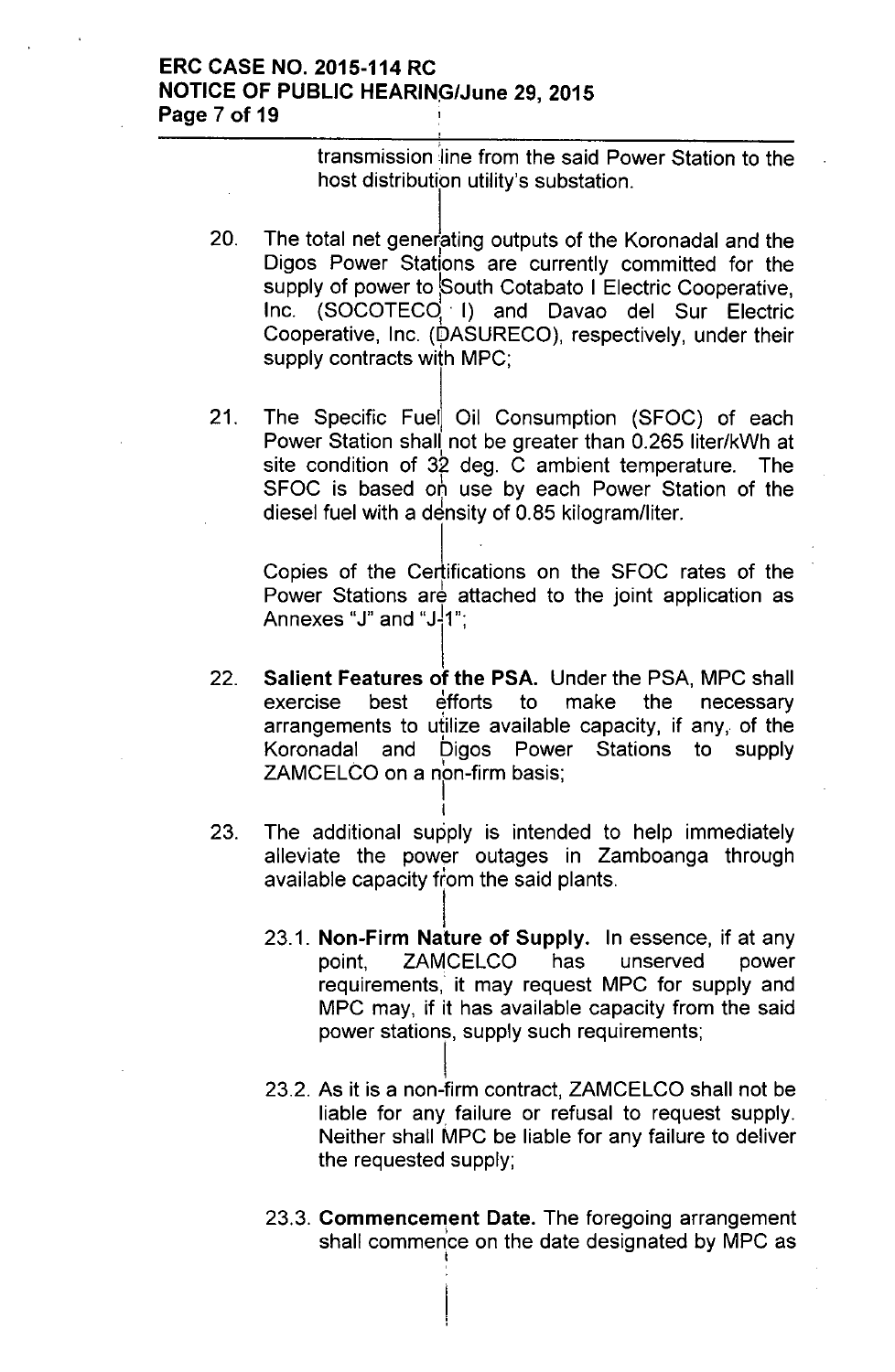## ERC CASE NO. 2015-114 RC NOTICE OF PUBLIC HEARING/June 29,2015 Page 8 of 19

the date on which it may commence supplying power.

- i 23.4. **Term.** The PSA shall expire on December 31, 201 unless otherwise renewed or extended by mutual agreement of the parties or terminated earlier in accordance with the terms of the PSA; and
- 23.5. Effective Date. The obligations under the PSA shall become effective upon the Commission's approval or confirmation that ZAMCELCO may purchase power from MPC as provided in the PSA;
- 24. Purchased Power Rate for the Koronadal and Digos Power Stations. For such supply, ZAMCELCO shall pay the monthly payments based on the following formulas:

## I. Monthly Payments

The Monthly Payments shall be paid to the Seller on a monthly basis in accordance with the following formula:

j<br>1  $\mathbf i$ *Monthly Payments* = *CRF* + *FOMF,+ VOMF* + *AFC* + *sc* + *Others Costs* + *Taxes*

Where:

| <b>CRF</b>   | $=$      | <b>Capital Recovery Fees</b>                                                                                                                                                    |  |  |  |
|--------------|----------|---------------------------------------------------------------------------------------------------------------------------------------------------------------------------------|--|--|--|
| <b>FOMF</b>  |          | <b>Fixed Operation and Maintenance Fee</b>                                                                                                                                      |  |  |  |
| <b>VOMF</b>  |          | Variable Operation and Maintenance Fee                                                                                                                                          |  |  |  |
| <b>AFC</b>   | $\equiv$ | <b>Actual Fuel Cost</b>                                                                                                                                                         |  |  |  |
| <b>SC</b>    |          | <b>Start-Up Costs</b>                                                                                                                                                           |  |  |  |
| Other Costs= |          | Additional fees, taxes and charges for the<br>procurement, management and all other<br>activities necessary for the supply of the<br>Nominated Capacity and Dispatchable Energy |  |  |  |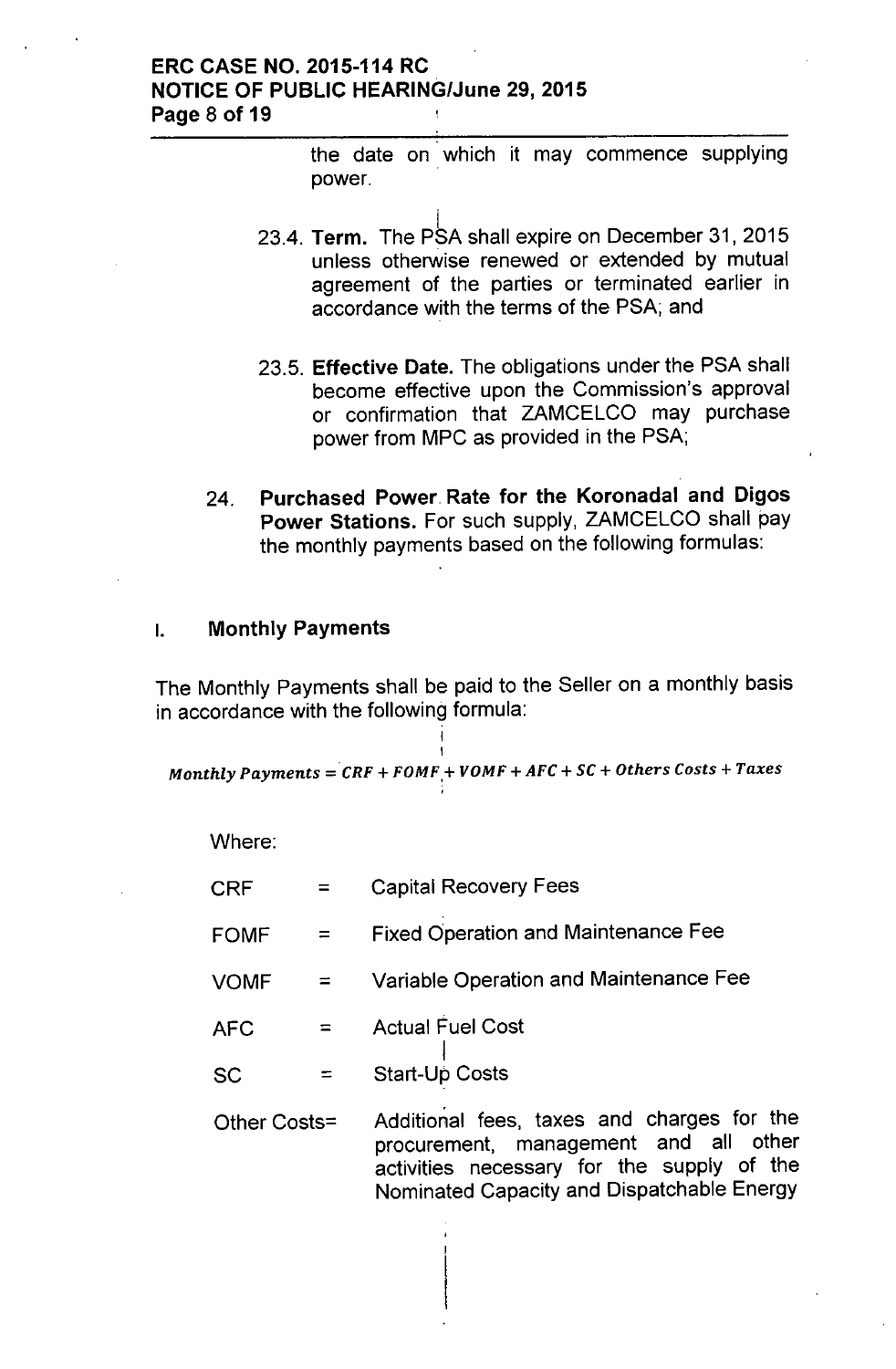#### ERC CASE NO. 2015-114 RC NOTICE OF PUBLIC HEARING/June 29, 2015 Page 9 of 19  $\mathbf{t}$

Taxes  $=$  Value Added Tax, other applicable taxes and government impositions, if any

Å.

## 1.1 Capital Recovery Fee (CRF)

CRF shall be computed as follows:

$$
CRF = \left[CRFR \times \left(0.84 \times \frac{USD_n}{USD_0}\right) + 0.16\right] \times ED
$$

Where:

| <b>CRF</b>  |          | Capital Recovery Fee, in Pesos                                                                                                          |  |  |  |
|-------------|----------|-----------------------------------------------------------------------------------------------------------------------------------------|--|--|--|
| <b>CRFR</b> |          | Capital Recovery Fee Rate, in PhP/kWh                                                                                                   |  |  |  |
|             |          | x<br>(hours in the Billing Month)                                                                                                       |  |  |  |
| <b>USDn</b> | $\equiv$ | Average USD-Peso Exchange Rate for the<br>month as published by Bangko Sentral ng<br>Pilipinas                                          |  |  |  |
| USDo        |          | USD-Peso Exchange rate is at PhP41/USD1                                                                                                 |  |  |  |
| ED          | $\equiv$ | kWh delivered during the Billing Month                                                                                                  |  |  |  |
| Χ           |          | Approved CRF Rate for the Koronadal Power<br>Station or for the Digos Power Station, as<br>indicated in Section 1.8 (Rate Table) below. |  |  |  |

#### I 1.2 Fixed Operation & Maintenance Fee (FOMF)

The FOMF covers the operating and maintenance costs of the MPC Power Station. It shall be computed according to the following formula: .  $\overline{1}$ 

$$
FOMF = \left\{FOMR \times \left[ \left(0.11 \times \frac{CPHn}{CPIO}\right) + \left(0.89 \times \frac{USD_n}{USD_o} \times \frac{USPPI_n}{USPPI_o}\right) \right] \right\} x ED
$$

 $\overline{\phantom{a}}$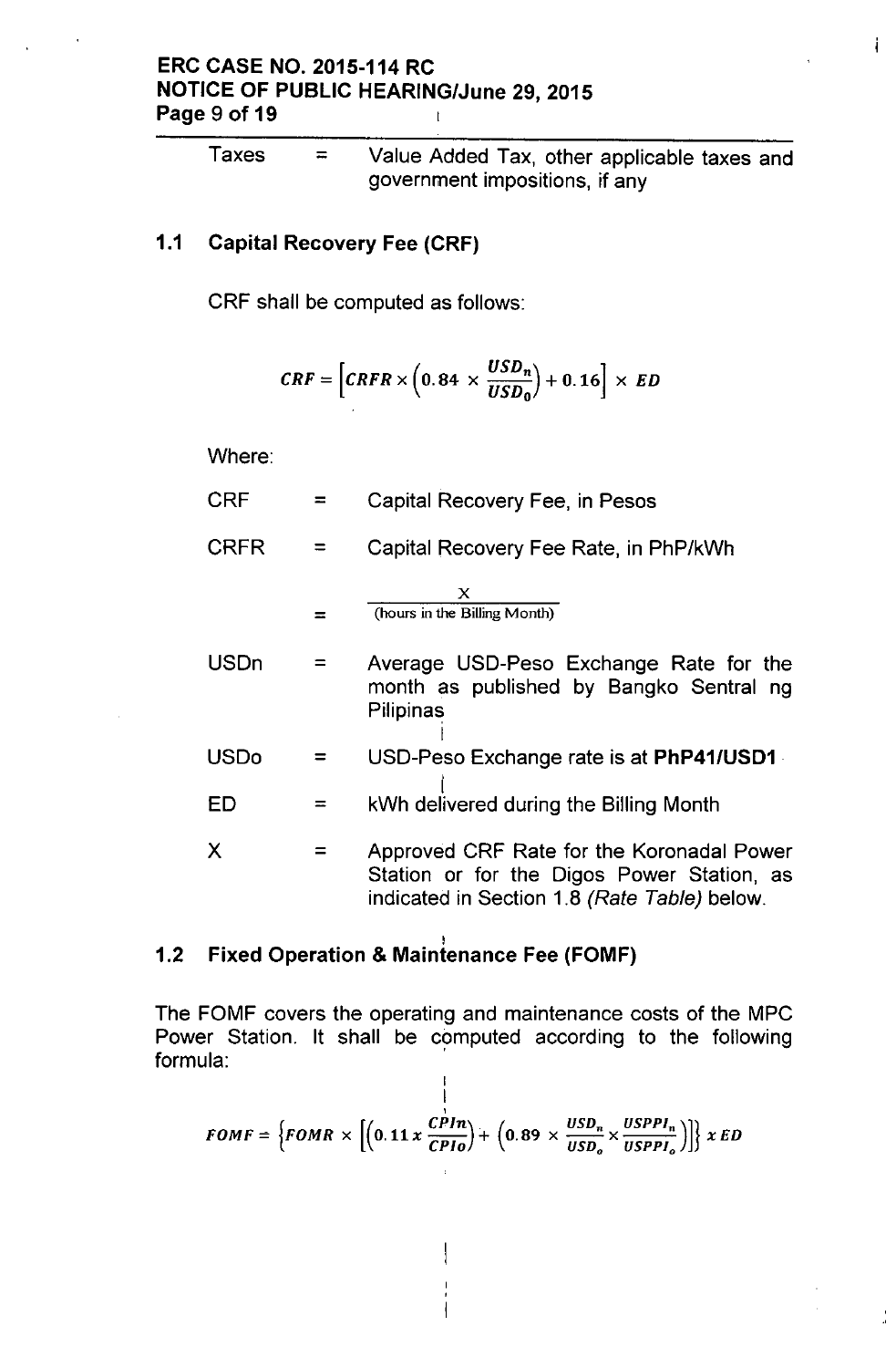## ERC CASE NO. 2015-114 RC NOTICE OF PUBLIC HEARING/June 29, 2015 Page 10 of 19 juil 19 juil 19 juil 19 juil 19 juil 19 juil 19 juil 19 juil 19 juil 19 juil 19 juil 19 juil 19 juil 19 juil 19 juil 19 juil 19 juil 19 juil 19 juil 19 juil 19 juil 19 juil 19 juil 19 juil 19 juil 19 juil 19

| Where:        |          |                                                                                                                                                                                           |  |  |  |  |
|---------------|----------|-------------------------------------------------------------------------------------------------------------------------------------------------------------------------------------------|--|--|--|--|
| <b>FOMF</b>   | $=$      | Fixed O&M Fee, in Pesos                                                                                                                                                                   |  |  |  |  |
| <b>FOMFR</b>  | $=$      | FOMF Rate, in PhP/kWh                                                                                                                                                                     |  |  |  |  |
|               | $\equiv$ | Y<br>(hours in the Billing Month)                                                                                                                                                         |  |  |  |  |
| ED            | $=$      | kWh delivered during the Billing Month                                                                                                                                                    |  |  |  |  |
| CPIn          | ⋍        | Consumer Price Index for Metropolitan Manila<br>Area (National Capital Region), all items<br>published by NEDA/NSO for the period of<br>price determination                               |  |  |  |  |
| <b>CPIo</b>   |          | Consumer Price Index for Metropolitan Manila<br>Area (National Capital Region), all items<br>published by NEDA/NSO for September 2013<br>$(at 126.9, 2006 = 100)$                         |  |  |  |  |
| <b>USDn</b>   | =        | Average USD-Peso Exchange Rate for the<br>month as published by Bangko Sentral ng<br>Pilipinas                                                                                            |  |  |  |  |
| <b>USDo</b>   | ⋍        | USD-Peso Exchange rate is at PhP41/USD1                                                                                                                                                   |  |  |  |  |
| <b>USPPIn</b> | $=$      | United States Producers' Price Index for<br>Industrial Goods (63a) for the period of price<br>determination as published in the International<br>Financial Statistics of IMF (2005 = 100) |  |  |  |  |
| <b>USPPIo</b> | $=$      | United States Producers' Price Index for<br>Industrial Goods (63a) for July 2013 (at<br>127.2, 2005 = 100) as published in the<br>International Financial Statistics of IMF               |  |  |  |  |
| Y             |          | Approved FOMF Rate for the Koronadal<br>Power Station or for the Digos Power Station,<br>as indicated in Section 1.8 (Rate Table)<br>below.                                               |  |  |  |  |

# 1.3 Variable Operation & Maintenance Fee (VOMF)

ì

 $\overline{\mathcal{I}}$ 

The VOMF covers the cost of the use of, among other items, chemicals, lubricants and spare parts, that are directly related to the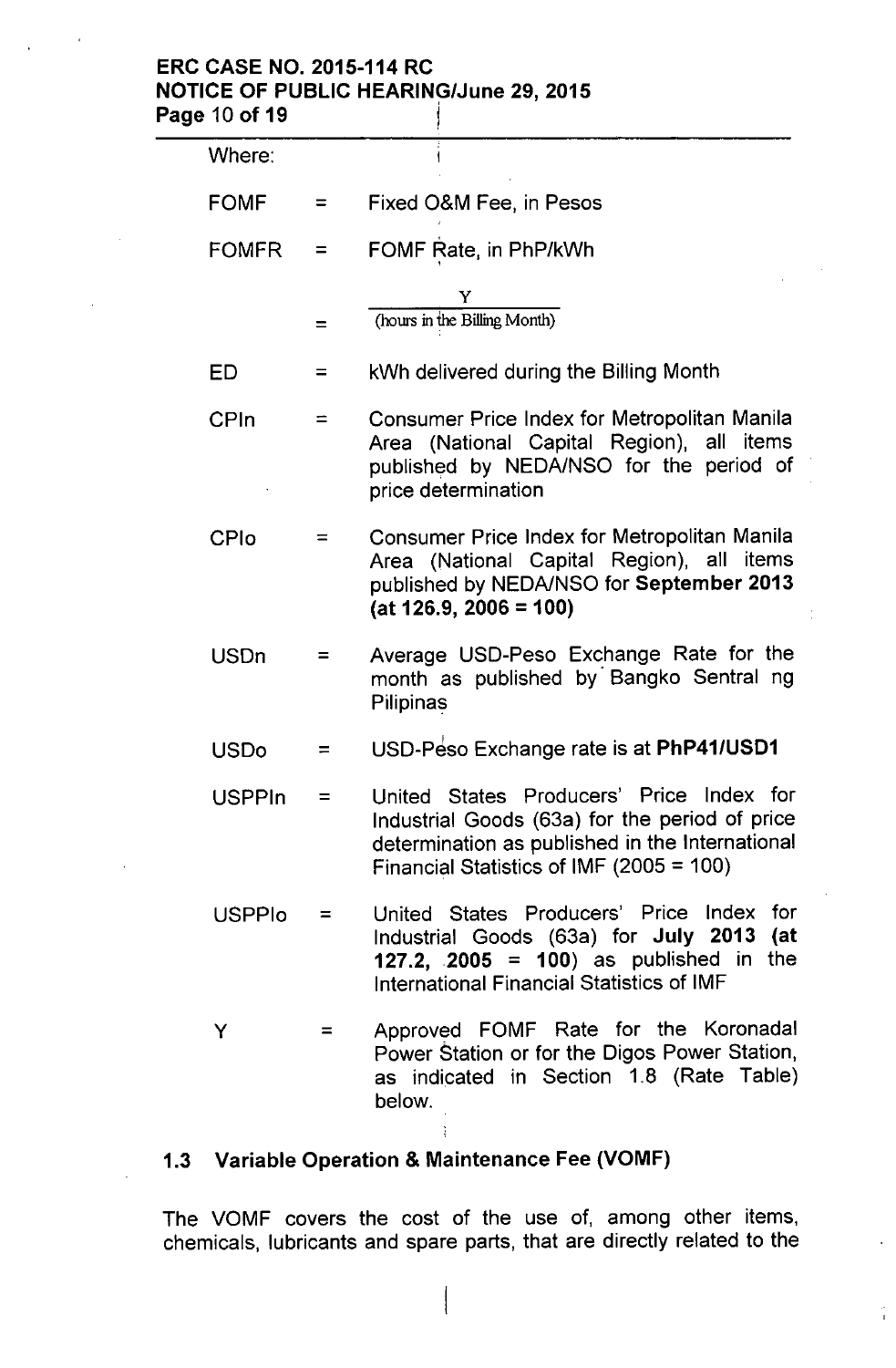## ERC CASE NO. 2015-114 RC NOTICE OF PUBLIC HEARING/June 29, 2015 Page 11 of 19

| to the following formula: |            | generation of the MPC Power Station. It shall be computed according                                                                                                                       |
|---------------------------|------------|-------------------------------------------------------------------------------------------------------------------------------------------------------------------------------------------|
|                           |            | $VOMF = \left[ VOMFR \right] \times \left( \frac{USD_n}{USD_o} \times \frac{USPPI_n}{USPPI_o} \right) \times ED$                                                                          |
| Where:                    |            |                                                                                                                                                                                           |
| <b>VOMF</b>               | $=$        | Variable O&M Fee, in Pesos                                                                                                                                                                |
| <b>VOMFR</b>              | $=$        | $Z =$ Approved VOMF Rate for the Koronadal<br>Power Station or for the Digos Power Station,<br>as indicated in Section 1.8 (Rate Table) below                                             |
| ED                        | $\equiv$   | kWh delivered during the Billing Month                                                                                                                                                    |
| <b>USDn</b>               | $=$ $\sim$ | Average USD-Peso Exchange Rate for the<br>month as published by Bangko Sentral ng<br>Pilipinas                                                                                            |
| <b>USDo</b>               | =          | USD-Peso Exchange<br>rate is<br>at<br>PhP41.00/USD1                                                                                                                                       |
| <b>USPPIn</b>             | $\equiv$   | United States Producers' Price Index for<br>Industrial Goods (63a) for the period of price<br>determination as published in the International<br>Financial Statistics of IMF (2005 = 100) |
| <b>USPPIo</b>             | $=$ $-$    | United States Producers' Price Index for<br>Industrial Goods (63a) for July 2013 (at<br>127.2, 2005 = 100) as published in the<br><b>International Financial Statistics of IMF</b>        |
| Z                         | ᆖ          | Approved VOMF Rate for the Koronadal<br>Power Station or for the Digos Power Station,<br>as indicated in Section 1.8 (Rate Table) below                                                   |

# 1.4 Actual Fuel Cost (AFC)

l. The Actual Fuel Cost (AFC) is the fee paid to the Seller as payment for the procurement and delivery of the fuel oil (Diesel) used in the operation of the Modular Power Station. The Actual Fuel Cost shall be computed as follows: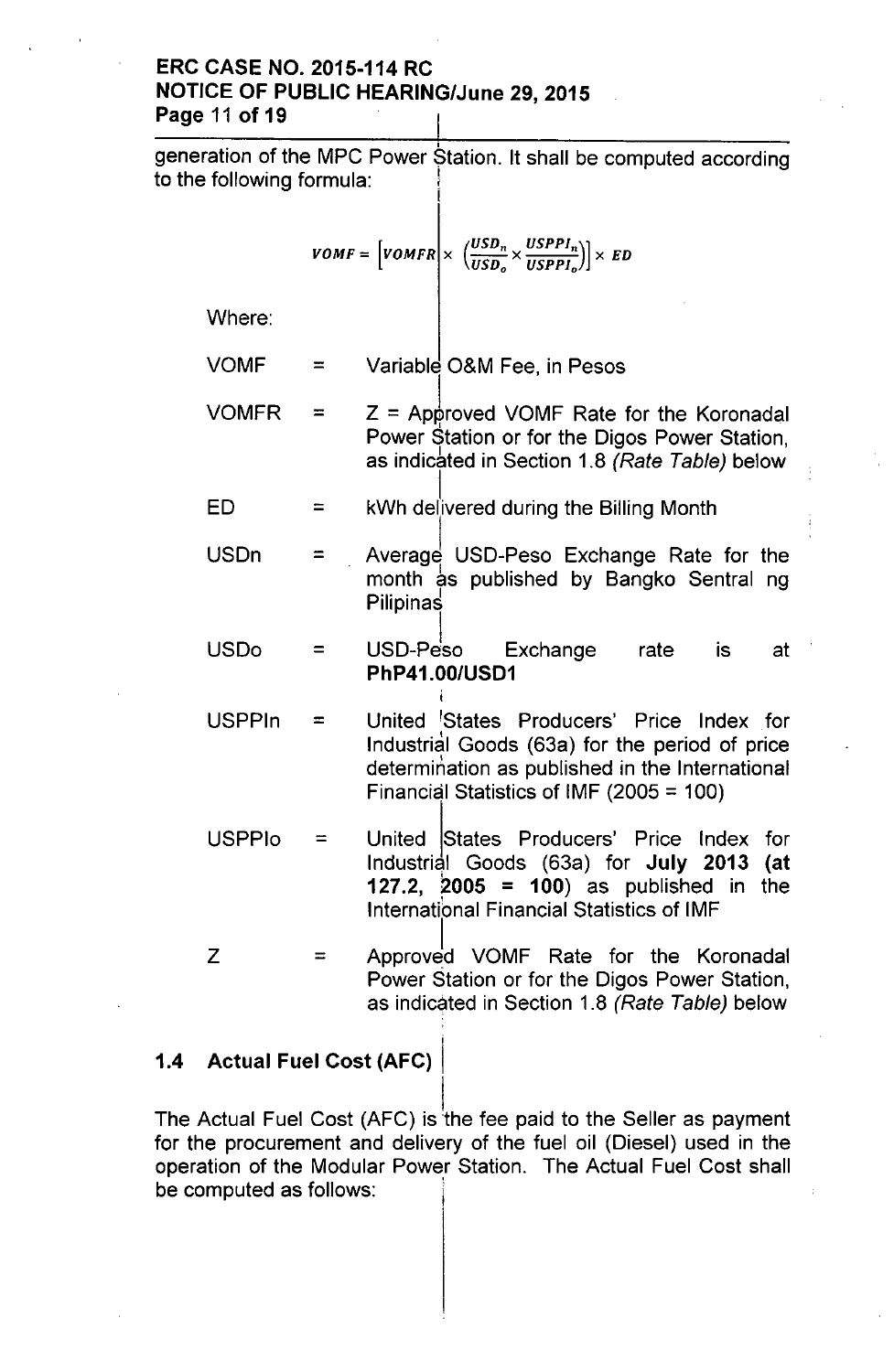Where:

FCR = Fuel Price of Diesel Fuel Oil based on the weighted average of all fuel delivered during the billing period

Specific Fuel Oil Consumption = 0.265 liter/kWh

 $ED =$  kWh delivered during the billing period

## 1.5 Start-Up Costs (SC)

The Buyer, on a pro rata basis of the capacity of the Power Station allocated to the Buyer, shall pay the Seller Start-Up Costs for the cost of starting up the Modular Power Station after a period of shutdown due to any reason attributable to the Buyer of the Seller. The Start-Up Costs shall be computed based on the prevailing price of diesel fuel at the time of the Start-Up and paid in accordance with the following:

 $\mathbf{c} \mathbf{c}$  *– (Liters of fuel consumed during cold start*  $\mathbf{c}$  *Liters of fuel consumed during warm start - x No. of Generator Set x Fuel Price* + *x No. of Generator Set x Fuel Price*

| <b>Type of Start-Up</b>                                       | <b>Liters of Diesel</b><br><b>Fuel Per Generator</b><br><b>Set</b> |
|---------------------------------------------------------------|--------------------------------------------------------------------|
| Cold Start-Up (more than or equal to 10<br>hours of shutdown) | 60                                                                 |
| Warm Start-Up (less than 10 hours of<br>shutdown)             | 40                                                                 |

### 1.6 Other Charges

The Buyer shall pay a Handling Fee of PhPO.15/kWh and other applicable taxes, fees and charges for the procurement, management and all other activities necessary for the supply of Nominated

Ì.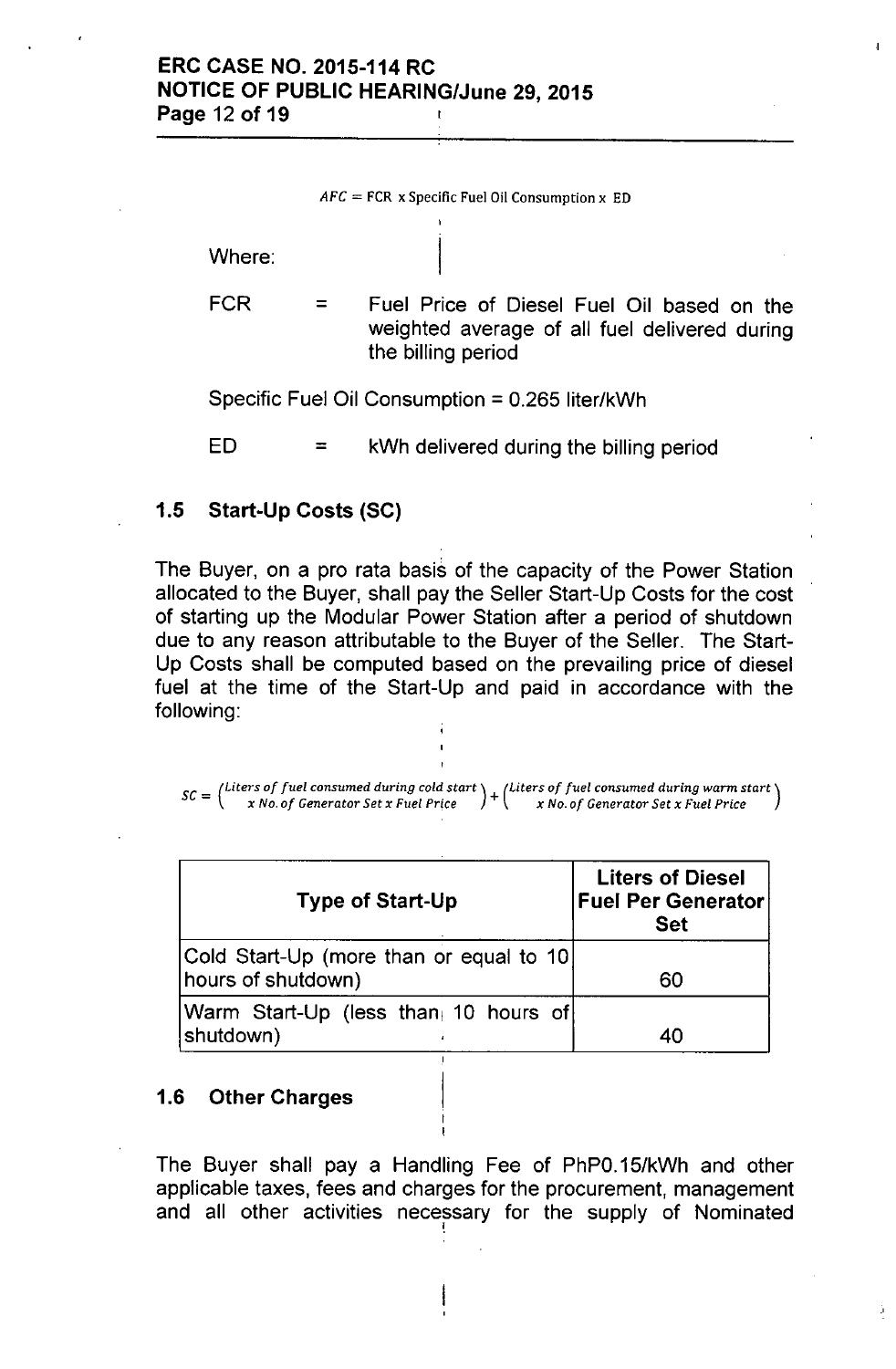## ERC CASE NO. 2015-114 RC NOTICE OF PUBLIC HEARING/June 29, 2015 Page 13 of 19

Capacity and Dispatchable Energy throughout the Term of this Agreement.

## 1.7 Value Added Tax (VAT)

The relative VAT of the above fee payments twelve percent (12%) shall be computed as follows:

$$
VAT = (CRF + FOMF + VOMF + AFC + SC + Other charges) \times 0.12
$$

## 1.8 Rate Table

| <b>Item</b> | <b>Description</b> | Unitl        | Koronadal<br><b>Power Station</b>             | <b>Digos Power</b><br><b>Station</b>          |
|-------------|--------------------|--------------|-----------------------------------------------|-----------------------------------------------|
| X           | <b>CRF</b>         | PhP/kW month | 617.95                                        | 668.97                                        |
| v           | <b>FOMF</b>        | PhP/kW.month | 193.08                                        | 194.38                                        |
| Z           | <b>VOMF</b>        | PhP/kWh      | 0.56                                          | 0.59                                          |
|             | <b>AFC</b>         | PhP/kWh      | Pass through,<br>subject to<br>efficiency cap | Pass through,<br>subject to<br>efficiency cap |

I

!<br>!

- 24.1. For reference, a sample computation of the monthly payment contained in Schedule C of the PSA; I,
- 24.2. Basis for indexation. As indicated in the formulae above, the monthly fees to be paid by ZAMCELCO are subject toladjustments based on various indices or factors in order to properly reflect the fluctuatior of MPC's costs in supplying electricity;
- 24.3. The components of the tariff representing foreign currency-denominated costs are adjusted based on the foreign exchange rate and the applicable foreign price indices; those representing local costs are adjusted based on local price indices. The Actual Fuel Costs vary based on the applicable fuel cost index;
- 25. Application of Final Approved Tariffs for the Power Stations. The foregoing formulas reflect the tariffs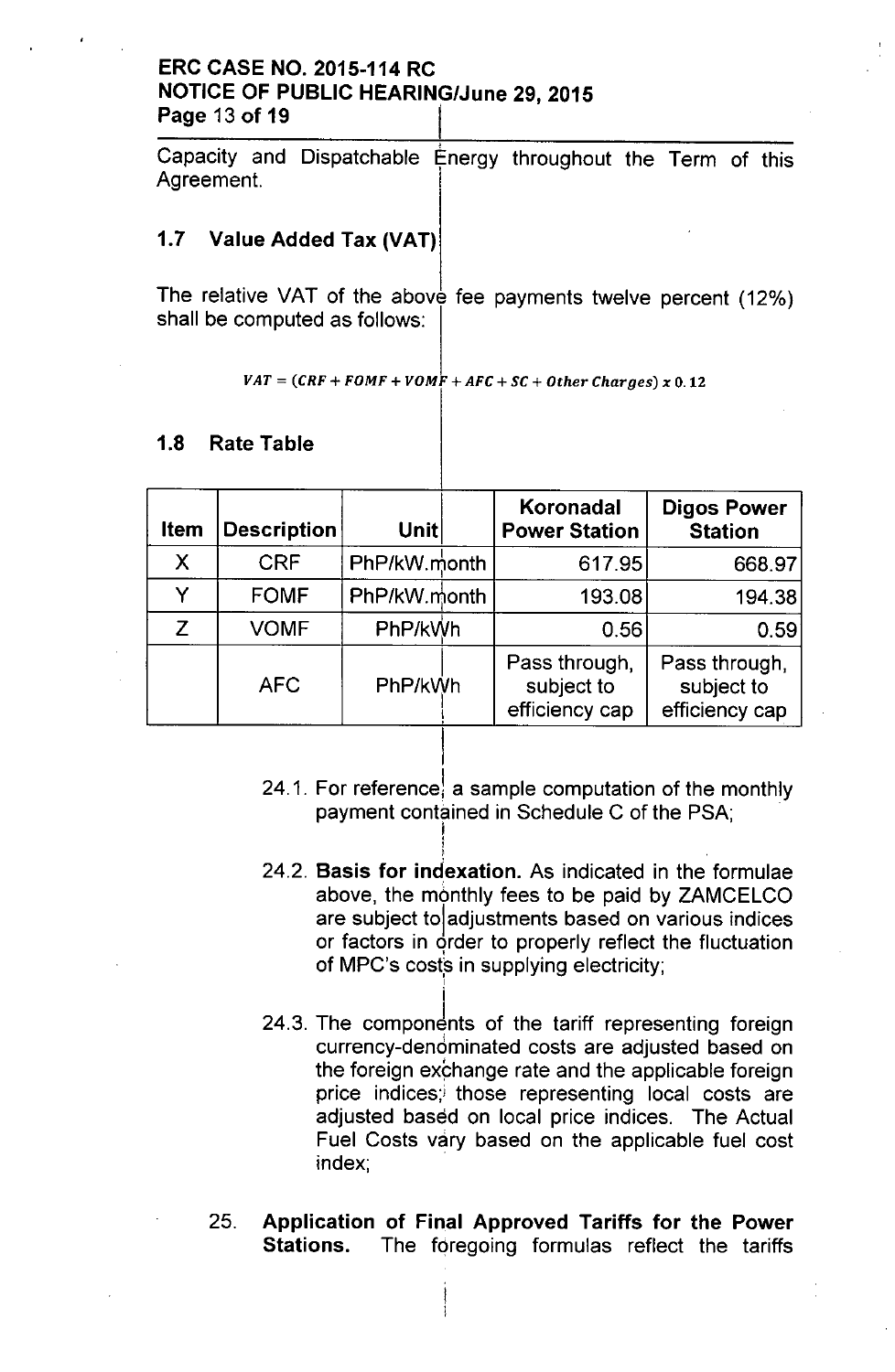#### I ERC CASE NO. 2015-114 RCI NOTICE OF PUBLIC HEARING/June 29, 2015 Page 14 of 19

approved by the Commission for the Koronadal Power Station in its Decision dated March 31, 2014 in ERC Case No. 2013-190 RC and for the Digos Power Station in its Decision dated March 31, 2014 in ERC Case No. 2013-217 RC;

- 26. In addition, the formulas also reflect a reasonable fee to  $compensate$  for the procurement, arrangement, management, and all other activities necessary for the non-firm supply, as well as the assumption of risks attendant thereto;
- 27. It is the intention of the parties to apply the final approved tariffs for the Koronadal and the Digos Power Stations, as the case may be, as the cost of power supply under the PSA:
- 28. Thus, in order to properly reflect the tariffs finally approved by this Hbnorable Commission, the parties shall effect the necessary adjustments in the event that this Honorable Commission makes further modifications to the tariffs in resolving pending motions for reconsideration of the said Decisions;

## 29. Sources of Funds/Financial Plans.

29.1. Project Costs. Breakdowns of the total project costs for the. Koronadal and Digos Power Stations are attached to the joint application as Annexes "K" and "K-1," respectively; and

 $\mathbf{I} = \mathbf{I}$ 

- 29.2. Project Funding. The said projects were funded entirely through equity. Thus, there was no interest cost since MPC did not obtain any loan to finance the projects. I Moreover, the cost of capital for both projects was fifteen percent (15%);
- 30. Cash Flow.
	- 30.1. Breakdown  $\frac{1}{2}$  of Operating and Maintenance Expenses. Detailed breakdown of the projected operating expenses for the Koronadal and the Digos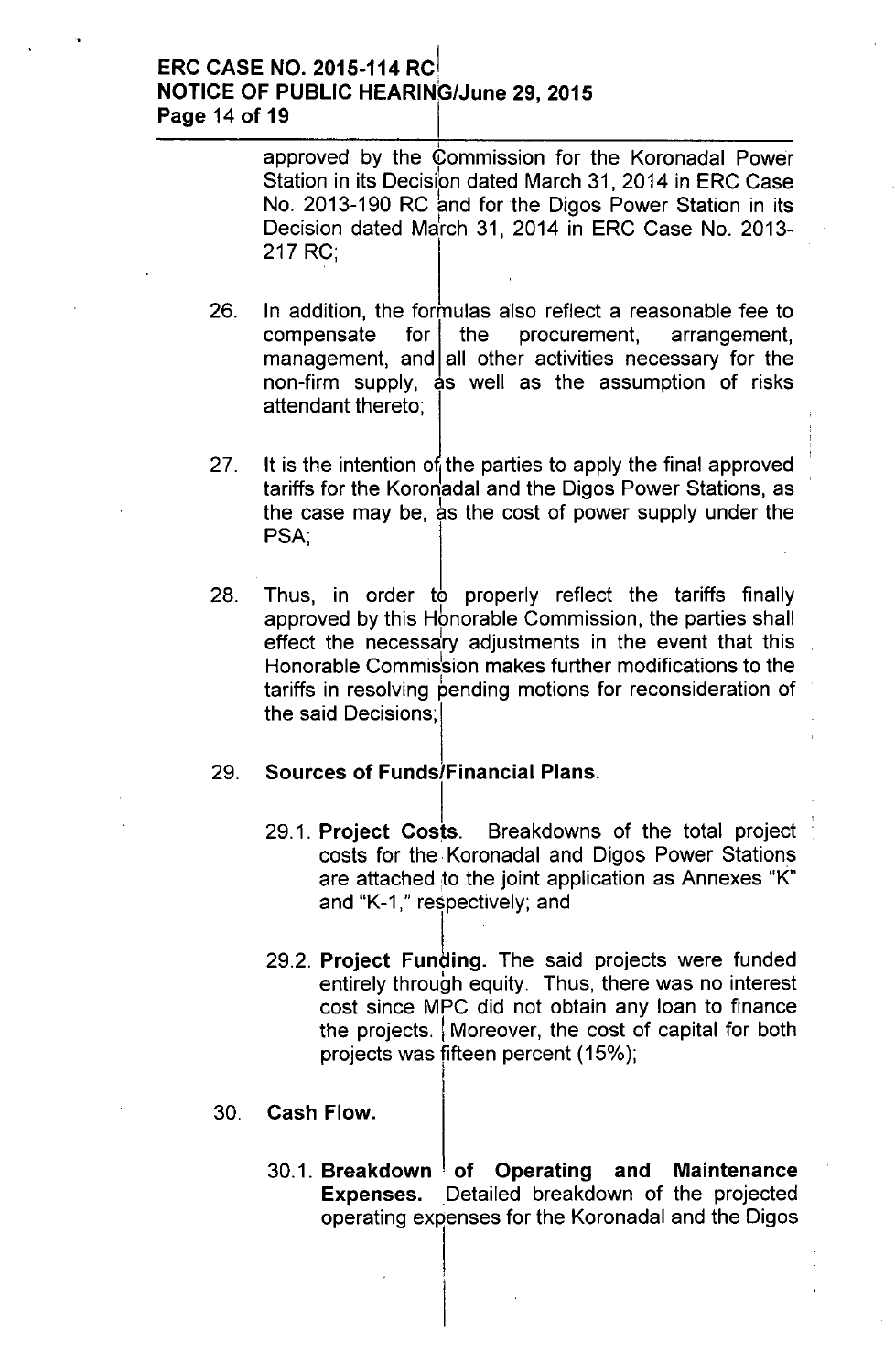## ERC CASE NO. 2015-114 RC NOTICE OF PUBLIC HEARING/June 29, 2015 Page 15 of 19

I Power Stations are attached to the joint applicatior as Annexes "L" and "L-1," respectively;

- 31.  $\,$  Fuel Supply. In order to ensure the supply of fuel for the operations of the Power Stations, offers were solicited from reputable fuel suppliers. As a result, fuel supply contracts were negotiated and signed with the supplier which offered the best terms for fuel supply.
	- 31.1. It must be stressed that, in accordance with the relevant policy of the Commission, MPC derives no revenue what soever from the fuel supply.

Copies of the relevant fuel supply agreements are attached to the joint application as Annexes "M" and  $M-1$ ";

32. Environmental Compliance Certificates (ECCs). The Department of Ehvironment and Natural Resources (DENR) has issue:d the necessary ECCs covering the Koronadal and the Digos Power Stations.

Copies of the said ECCs are attached to the join application as Annexes "N" and "N-1";

33. Department of Energy (DOE) Certification. The DOE has certified that the capacities of the Koronadal and the Digos Power Stations are consistent with its Power Development Plan (PDP).

! I

Copies of the rele $\operatorname{\dot{}}$ ant certifications are attached to the joint application as Annexes "0" and "0-1";

34. Certificate of Compliance (COC). The Commission has issued the necessary COCs for the Koronadal and the Digos Power Statiohs.

Copies of the said certificates are attached to the joint application as Annexes "P" and "P-1"; ,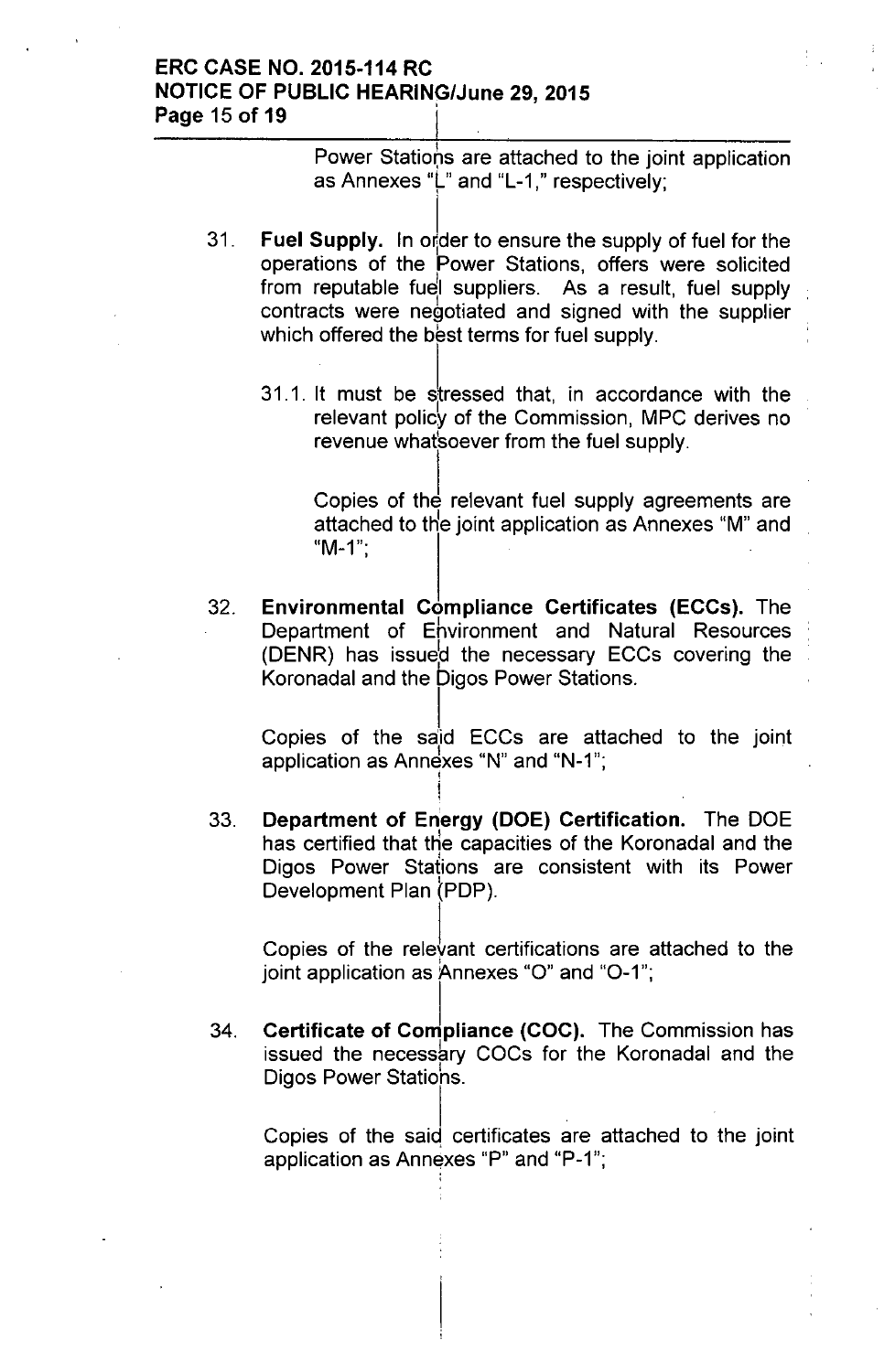### ERC CASE NO. 2015-114 RC NOTICE OF PUBLIC HEARING/June 29, 2015 Page 16 of 19

### I <u>RATE IMPLICATIONS</u> OF THE POWER SALES AGREEMENT

35.  $\;$  In order to determine the impact of the implementation of the PSA on ZAMCELCO's Generation Costs, an analysis was conducted taking into consideration ZAMCELCO's projected demand and available supply from approved supply contracts over the contract term.

A copy of the said analysis is attached to the joint application as Annex " $Q$ ";

As shown by the analysis, the procurement of additional supply from MPC under the PSA will reduce the power outages in Zamboanga City and will result in an upward adjustment of the total generation costs to be paid by ZAMCELCO's member-consumers; 36.

## 37. A summary of the said analysis is shown by the table below:

,

| <b>Month</b> | <b>Without</b><br><b>PSA</b> | <b>Outages</b><br>(Est.) | <b>With PSA</b> | <b>Outages</b><br>(Est.) | Outage<br><b>Reduction</b> | Rate<br><b>Impact</b> |
|--------------|------------------------------|--------------------------|-----------------|--------------------------|----------------------------|-----------------------|
|              | PhP/kWh                      | <b>Hours</b>             | PhP/kWh         | <b>Hours</b>             | <b>Hours</b>               | PhP/kWh               |
| Jul          | 5.8631                       | 6.92                     | 6.3700          | 5.77                     | 1.15                       | 0.5069                |
| Aug          | 5.4403                       | 4.45                     | 5.7624          | 3.30                     | 1.15                       | 0.3221                |
| Sep          | 5.3707                       | 4.65                     | 5.7151          | 3.50                     | 1.15                       | 0.3443                |
| Oct          | 5.4900                       | 4.81                     | 5.8543          | 3.66                     | 1.14                       | 0.3643                |
| Nov          | 5.2733                       | 3.19                     | 5.5443          | 2.05                     | 1.14                       | 0.2710                |
| <b>Dec</b>   | 5.4054                       | 3.26                     | 5.6981          | 2.13                     | 1.13                       | 0.2927                |

Notes and assumptions:

I 1. Only supply from the Commission-apprbved power supply contracts are assumed.

- 2. Under the "Without PSA" Scenario, the suppliers are PSALM, TMI and MPC (firm supply from its Bunker C-fired plant in lIigan).
- 3. Under the "With PSA" Scenario, the suppliers are PSALM, TMI and MPC (firm supply from its Bunker C-fired plant in lIigan, and non-firm supply under the PSA).
- I 4. The actual available supply from the Koronadal and the Digos Power Stations for the period from April 28 to May 25, 2015 is assurned to be available in the succeeding months.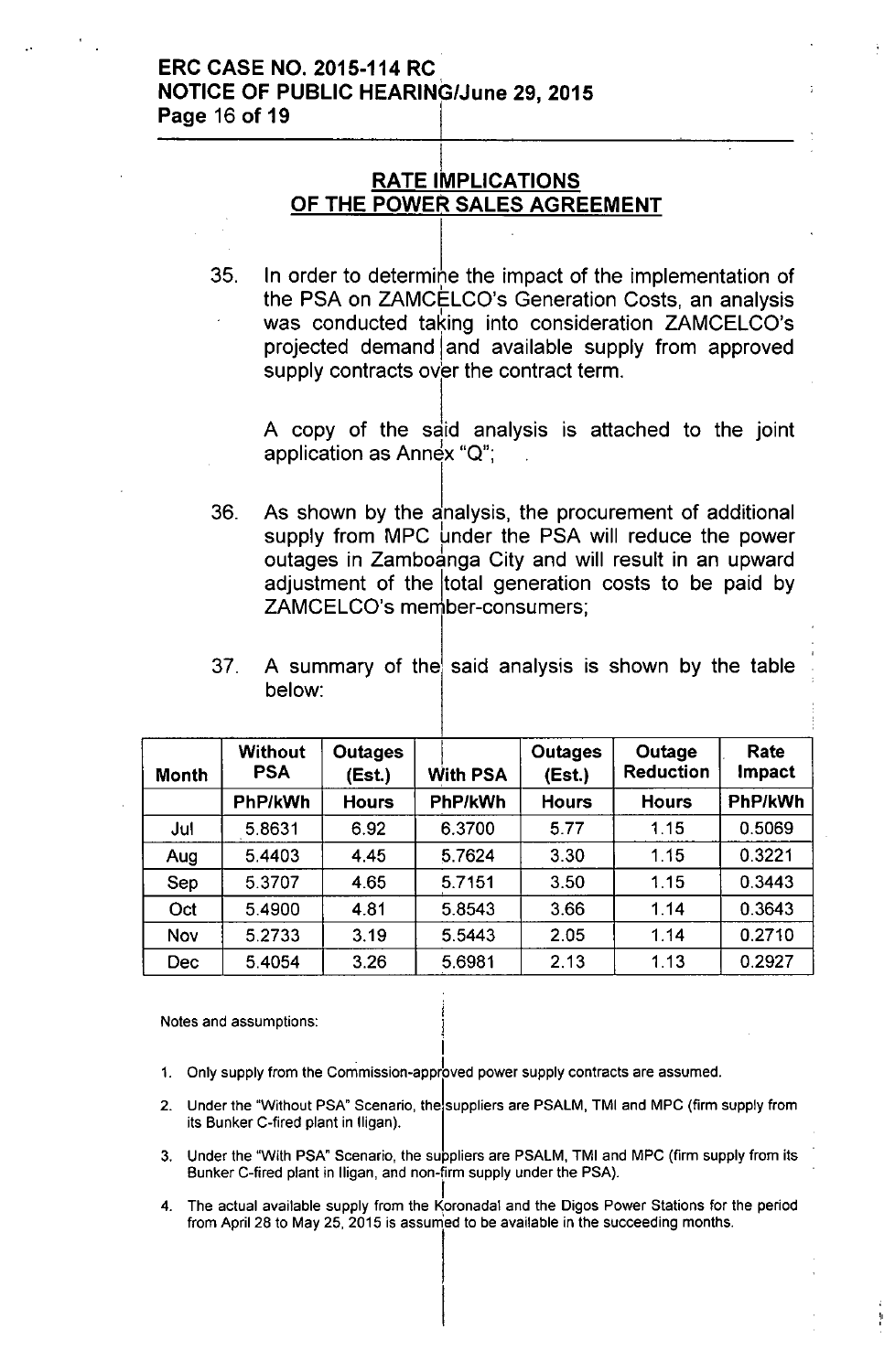## **ERC CASE NO. 2015-114 RC NOTICE OF PUBLIC HEARING/June 29, 2015 Page 17 of 19** I

5. The contracted generation companies are assumed to be able to supply from their respective contracted capacities in full.

 $\mathbf{r}$ 

- 6. The assumed tariffs for TMI and MPC { from its Bunker C-fired plant in Iligan) are based on ZAMCELCO's actual purchases over a twelve (12)-month period from May 2014 to April 2015, with assumed line losses of 4.350/0.The assumed tariff for PSALM is PhP3.00/kWh.
- 7. For the tariff under the PSA, the following were used and assumed to apply uniformly over the simulation period: (a) Consumer Price Index (CPI) value for April 2015; (b) foreign exchange rate as of May 25, 2015, per<sub>i</sub>Bangko Sentral ng Pilipinas (BSP); (c) US Producers' Price Index value for December 2014; and (d) the latest available fuel price at PhP29.00/li.

# I **ALLEGATIONS IN SUPPORT OF THE MOTION FOR PROVISIONAL AUTHORITY**

I

- 38. As discussed above, ZAMCELCO's current power supply is not sufficient to meet its total power requirements, resulting in substahtial power outages in ZAMCELCO's franchise area arid adversely affecting its Industrial, Commercial and Residential power consumers;
- 39. Hence, it is imperative that ZAMCELCO contracts for additional power supply that can be available at the soonest possible time;
- 40. An immediately available means to help alleviate ZAMCELCO's power shortage is the supply of power from MPC's.existing diesel-fired power stations in Koronadal, South Cotabato and Digos, Davao del Sur. Considering that the distribution utilities to whom the capacities of these power stations are dedicated do not always fully utilize such capacities, the parties may, through the PSA, avail of the unutilized contracted capacity when available;
- 41. I Thus, the immediate implementation of the PSA will help alleviate the powe'r outages in ZAMCELCO's franchise area by providing  $\frac{1}{2}$  much needed additional supply;
- 42. In view of the foregoing, they move for the provisional approval of the instant joint application pursuant to Rule 14 of the Commission's Rules of Practice and Procedure.

I,

A copy of a sworn statement supporting the said motion is attached to the joint application as Annex "R"; and

ţ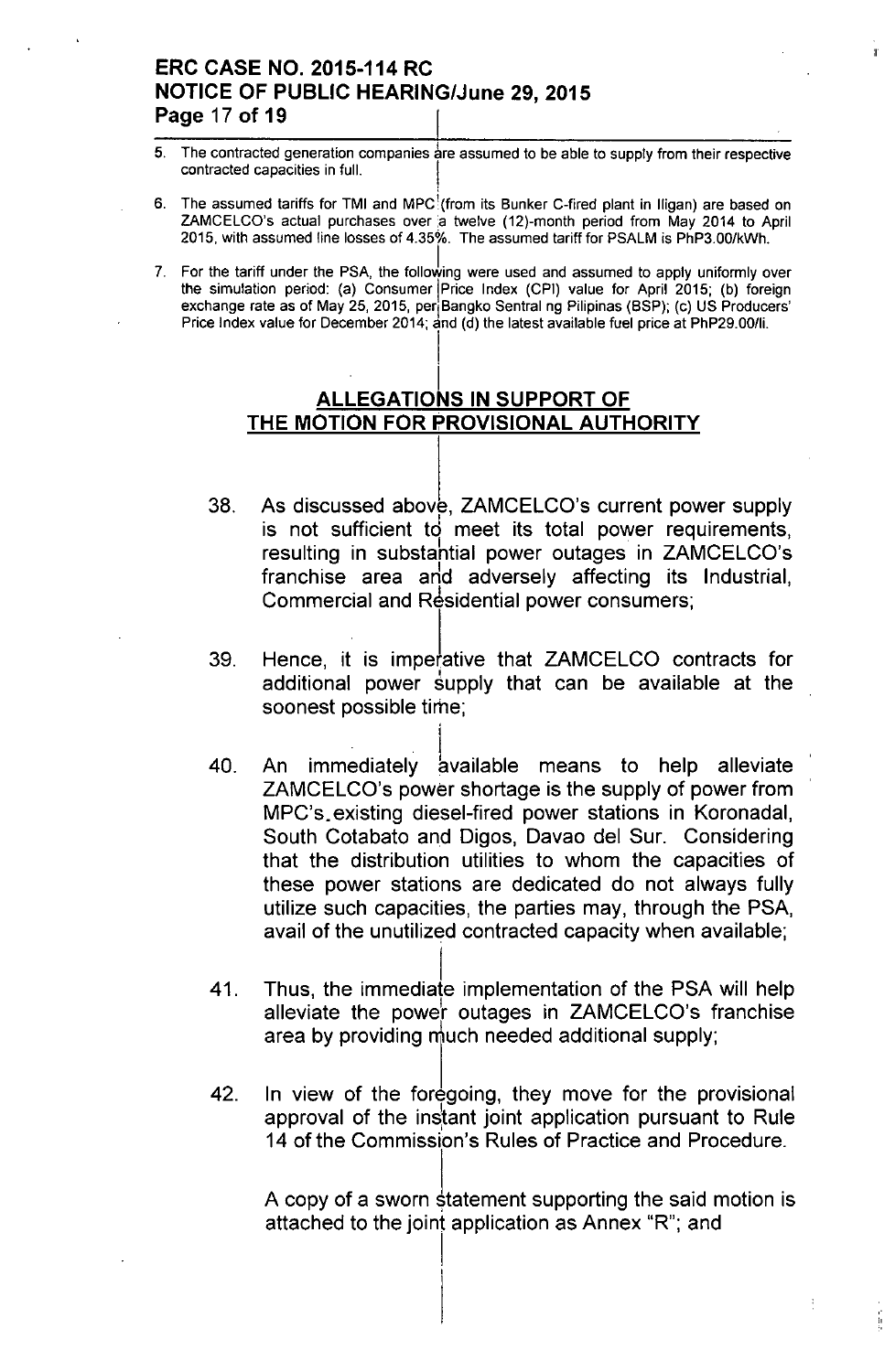- I 43. They pray that the Commission:
	- a. immediately issue an Order provisionally approving the PSA subject of the instant joint application as well as the Generation rate and adjustment mechanisms indicated therein; and

 $\left\vert \right\vert$ 

Ł

b. after due hearing, render judgment making such provisional approval permanent.

The Commission has set the said joint application for jurisdictional hearing, pre-trial conference, expository presentation and evidentiary hearing on August 6, 2015 (Thursday) at nine thirty in the morning (9:30 A.M.) at ZAMCELCO's Main Office, MCLL Highway, Putik, Zamboanga City.

All persons who have an interest in the subject matter of the proceeding may become a party by filing, at least five (5) days prior to the initial hearing and subject to the requirements in the ERC's Rules of Practice and Procedure, a 'verified petition with the Commission giving the docket number and title of the proceeding and stating: (1) the petitioner's name and address; (2) the nature of petitioner's interest in the subject matter of the proceeding, and the way and manner in which such interest is affected by the issues involved in the proceeding; and (3) a statement of the relief desired. ;

All other persons who may want their views known to the Commission with respect to the subject matter of the proceeding may file their opposition to the joint application or comment thereon at any stage of the proceeding before the applicants conclude the presentation of their evidence. No particular form of opposition or comment is required, but the document, letter or writing should contain the name and address of such person and a concise statement of the opposition or comment and the grounds relied upon.

All such persons who may wish to have a copy of the joint application may request the applicants, prior to the date of the initial hearing, that they be furnished with a copy of the joint application. The applicants are hereby directed to furnish all those making such request with a copy of the joint application and its attachments, subject to reimbursement of reasonable photocopying costs. Likewise, any such person may examine the joint application and